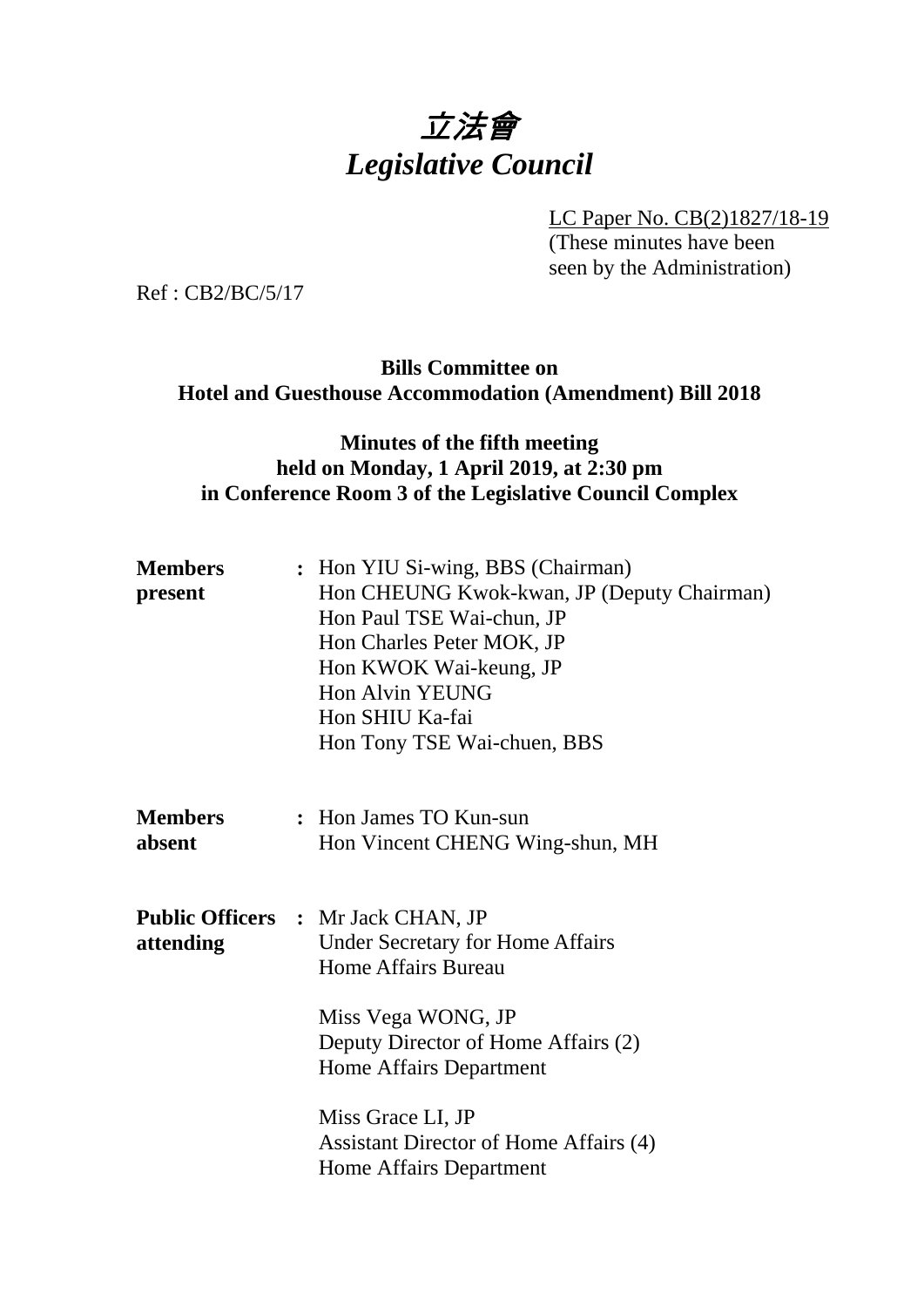|                               | Mr Peter SZE<br>Senior Assistant Law Draftsman (Acting)<br>Department of Justice |
|-------------------------------|----------------------------------------------------------------------------------|
|                               | Ms Carmen CHU<br><b>Senior Government Counsel</b><br>Department of Justice       |
| <b>Clerk</b> in<br>attendance | : Ms Wendy JAN<br>Chief Council Secretary (2) 4                                  |
| <b>Staff</b> in<br>attendance | : Ms Vanessa CHENG<br>Assistant Legal Adviser 5<br>Ms Catherina YU               |
|                               | Senior Council Secretary (2) 4<br>Miss Alison HUI<br>Legislative Assistant (2) 4 |

## **I. Meeting with the Administration**

[File Ref.: HAD HQ CR/15/3/20(C); LC Paper Nos. CB(3)811/17-18, LS96/17-18, CB(2)190/18-19(01) to (02), IN01/18-19, CB(2)201/18-19(01), CB(2)640/18-19(04) and CB(2)1102/18-19(01) to  $(02)$ ]

The Bills Committee deliberated (index of proceedings attached at **Annex**).

- 2. The Bills Committee requested the Administration to provide:
	- (a) information on the average processing time of applications for licence renewal for hotel/guesthouse licences, and the licence renewal arrangements for hotels and guesthouses;
	- (b) justifications for only requiring licence holders whose licence had a validity period exceeding 36 months, but not all licence holders, to submit to the Hotel and Guesthouse Accommodation Authority a certificate from an authorized person certifying the matters specified in the proposed new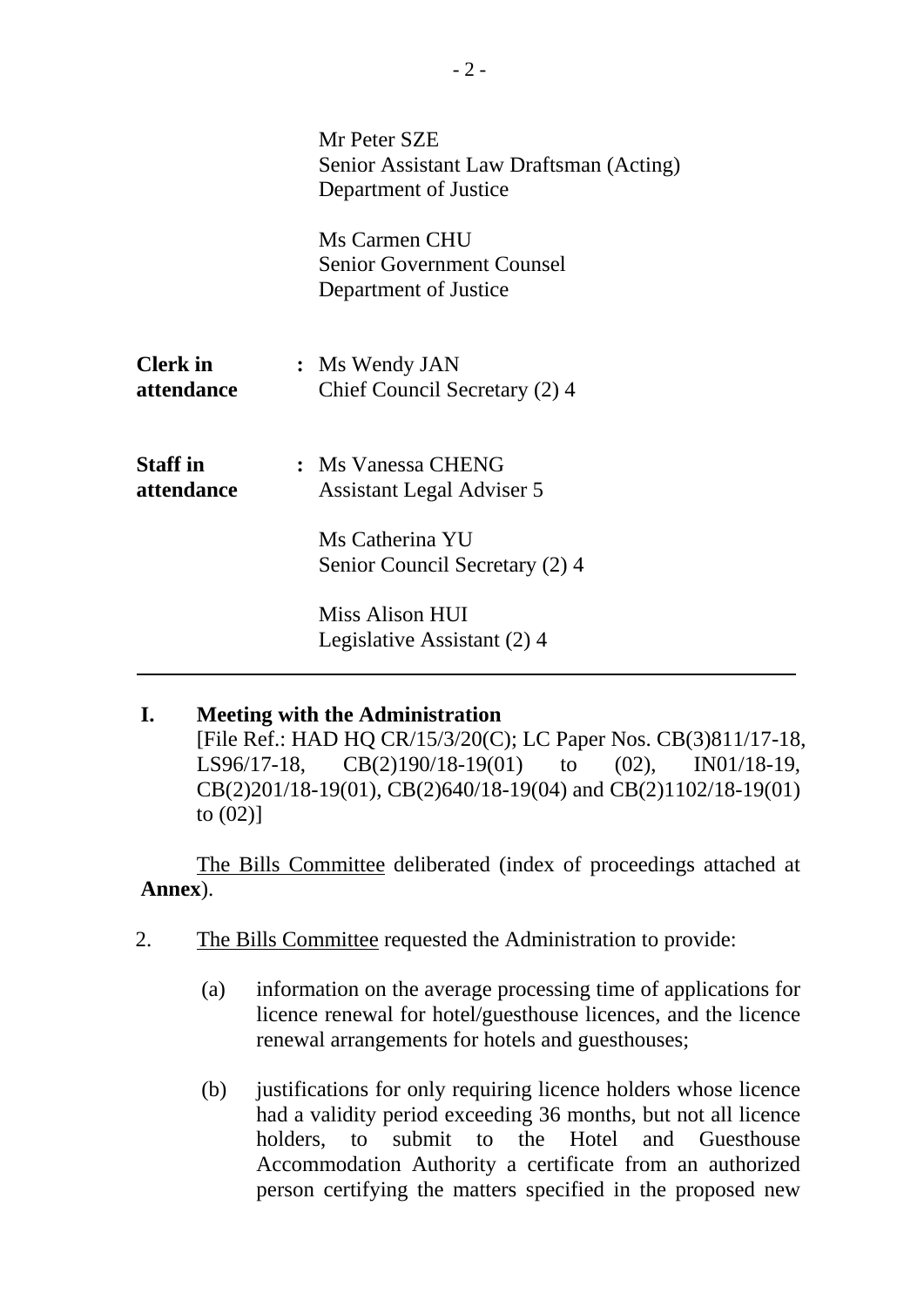#### section 12I(3) on an annual basis; and

(c) justifications for issuing licences with validity period not exceeding 84 months to hotels but only issuing licences with validity period not exceeding 36 months to guesthouses, and the reasons for not specifying in the Hotel and Guesthouse Accommodation (Amendment) Bill 2018 the different maximum validity periods of licences for hotels and guesthouses respectively.

(*Post-meeting note:* The Administration's response was issued to members vide LC Paper No. CB(2)1677/18-19(01) on 19 June 2019.)

3. The Chairman said that subject to any views members might have on the Administration's written response to the issues arising from the meeting, he would decide whether a further meeting was necessary. Members agreed that if the holding of a further meeting was not required, the Bills Committee would consider its scrutiny work of the Bill completed.

#### Legislative timetable

- 4. Members noted that:
	- (a) the Chairman intended to report the deliberations of the Bills Committee to the House Committee at its meeting on 17 May 2019;
	- (b) the Administration intended to resume the Second Reading debate on the Bill at the Council meeting of 29 May 2019; and
	- (c) the deadline for giving notice to propose amendments to the Bill, if any, was 20 May 2019.

(*Post-meeting note*: Members were informed of the updated legislative timetable vide LC Paper Nos. CB(2)1468/18-19 on 17 May 2019 and CB(2)1734/18-19 on 26 June 2019.)

### **II. Any other business**

5. There being no other business, the meeting ended at 3:33 pm.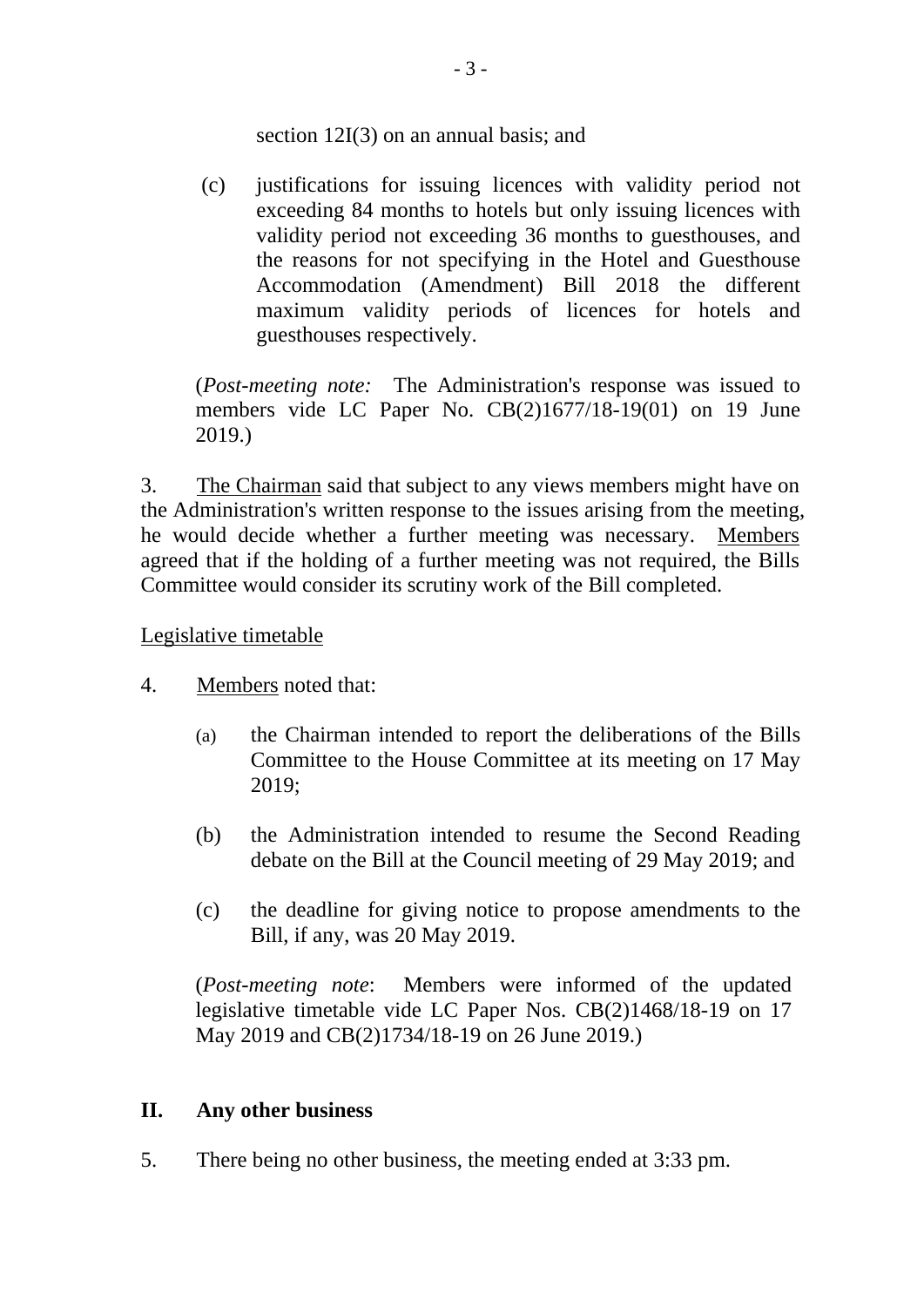Council Business Division 2 Legislative Council Secretariat 22 July 2019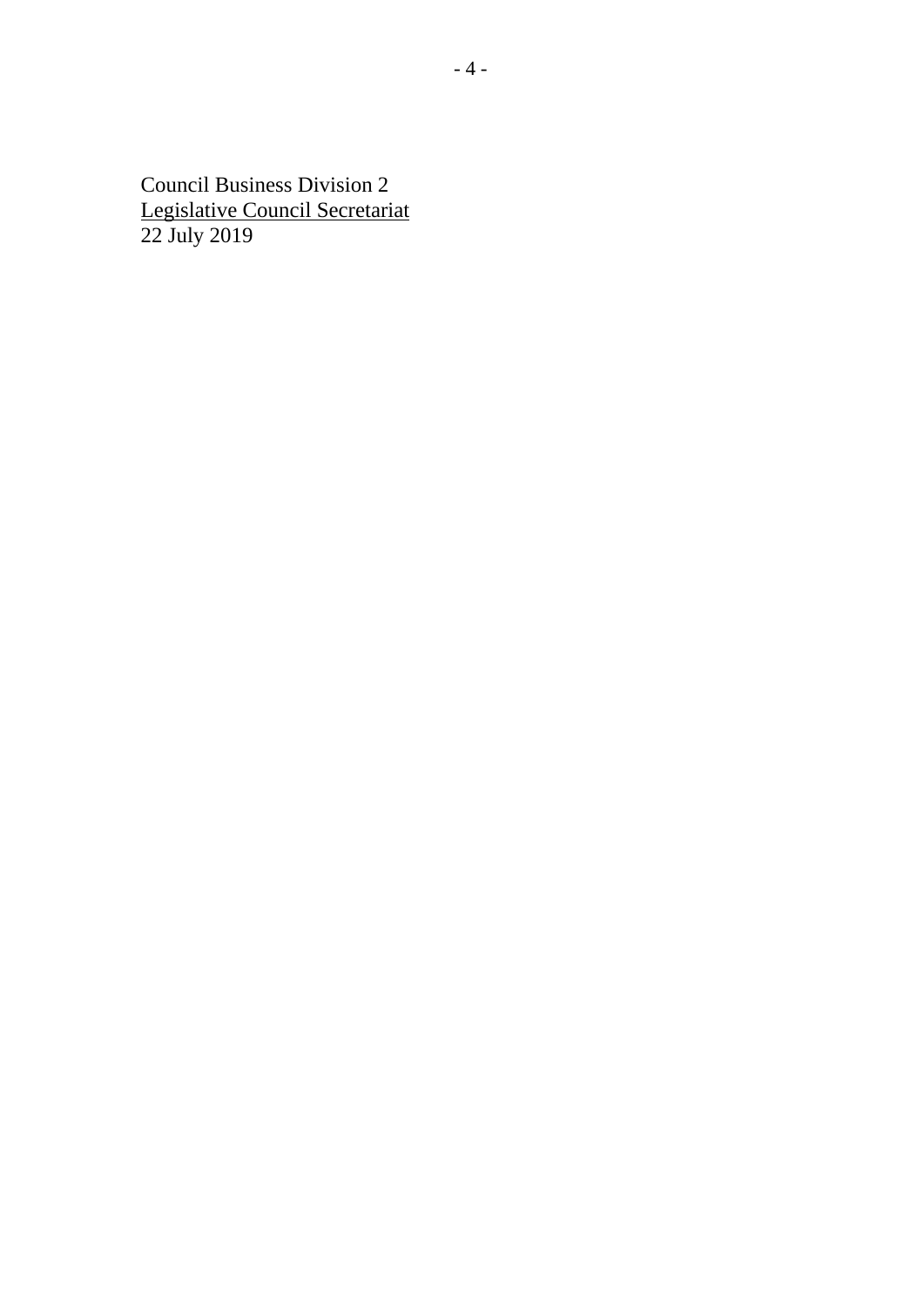## **Proceedings of the fifth meeting of the Bills Committee on Hotel and Guesthouse Accommodation (Amendment) Bill 2018 on Monday, 1 April 2019, at 2:30 pm in Conference Room 3 of the Legislative Council Complex**

| <b>Time</b><br>marker | Speaker(s)                 | Subject(s)                                                                                                                                                                                                                                                                                                                                                                                                                                                                                                                                                                                                                                                                                                                                                                                                                                                                                                                                                                                                                                                                                                                                                                                                                                                                                                                                                                                                                                                                                                                                                                                                                                                                                        | <b>Action</b><br>required |
|-----------------------|----------------------------|---------------------------------------------------------------------------------------------------------------------------------------------------------------------------------------------------------------------------------------------------------------------------------------------------------------------------------------------------------------------------------------------------------------------------------------------------------------------------------------------------------------------------------------------------------------------------------------------------------------------------------------------------------------------------------------------------------------------------------------------------------------------------------------------------------------------------------------------------------------------------------------------------------------------------------------------------------------------------------------------------------------------------------------------------------------------------------------------------------------------------------------------------------------------------------------------------------------------------------------------------------------------------------------------------------------------------------------------------------------------------------------------------------------------------------------------------------------------------------------------------------------------------------------------------------------------------------------------------------------------------------------------------------------------------------------------------|---------------------------|
|                       |                            | Agenda item $I$ – Meeting with the Administration                                                                                                                                                                                                                                                                                                                                                                                                                                                                                                                                                                                                                                                                                                                                                                                                                                                                                                                                                                                                                                                                                                                                                                                                                                                                                                                                                                                                                                                                                                                                                                                                                                                 |                           |
| 000911-<br>001020     | Chairman                   | The Chairman reminded members to declare interests in the matter<br>under discussion, if any.<br>Declaration by the Chairman that he was an employee of a company<br>which invested in hotel projects.                                                                                                                                                                                                                                                                                                                                                                                                                                                                                                                                                                                                                                                                                                                                                                                                                                                                                                                                                                                                                                                                                                                                                                                                                                                                                                                                                                                                                                                                                            |                           |
|                       |                            | The Administration's response to issues raised at the meeting of the Bills Committee on 4 March 2019                                                                                                                                                                                                                                                                                                                                                                                                                                                                                                                                                                                                                                                                                                                                                                                                                                                                                                                                                                                                                                                                                                                                                                                                                                                                                                                                                                                                                                                                                                                                                                                              |                           |
| 001021-<br>001758     | Chairman<br>Administration | Members noted the Administration's written response to the issues<br>raised at the last meeting (LC Paper No. $CB(2)1102/18-19(02)$ ).<br>The Chairman's enquiry regarding:<br>in the event that a closure order had been made against any<br>(a)<br>premises which were used as a hotel/guesthouse by a<br>sub-tenant, how the owner of the premises who resided<br>outside Hong Kong would be informed of the closure order,<br>and whether the owner was required to take action in respect<br>of the closure order;<br>how consumers would know that a closure order had been<br>(b)<br>made against a hotel/guesthouse; and<br>who would determine the conspicuous part of the premises to<br>(c)<br>which a closure order should be affixed.<br>The Administration's response that the closure order would come to<br>the notice of the owner and consumers since a copy of the closure<br>order would be registered in the Land Registry, a notice in relation<br>to the previous conviction of any person of an offence under section<br>5 or 5A would be published in English and Chinese respectively in<br>newspapers published in Hong Kong and both of these notices<br>would be affixed to a conspicuous part of the premises to which the<br>previous conviction related. Further, the closure order might<br>probably come to the owner's attention if the tenant failed to pay<br>rent to the owner after the closure order was made. If a closure<br>order was made against the premises, the owner of the premises as<br>an affected person might apply to court for suspension of the<br>closure order.<br>The Administration's advice that enforcement officers appointed by |                           |
|                       |                            | the Office of the Licensing Authority under the Home Affairs<br>Department would determine which part of the premises concerned<br>could be regarded as a conspicuous part of the premises to which a<br>closure order should be affixed.                                                                                                                                                                                                                                                                                                                                                                                                                                                                                                                                                                                                                                                                                                                                                                                                                                                                                                                                                                                                                                                                                                                                                                                                                                                                                                                                                                                                                                                         |                           |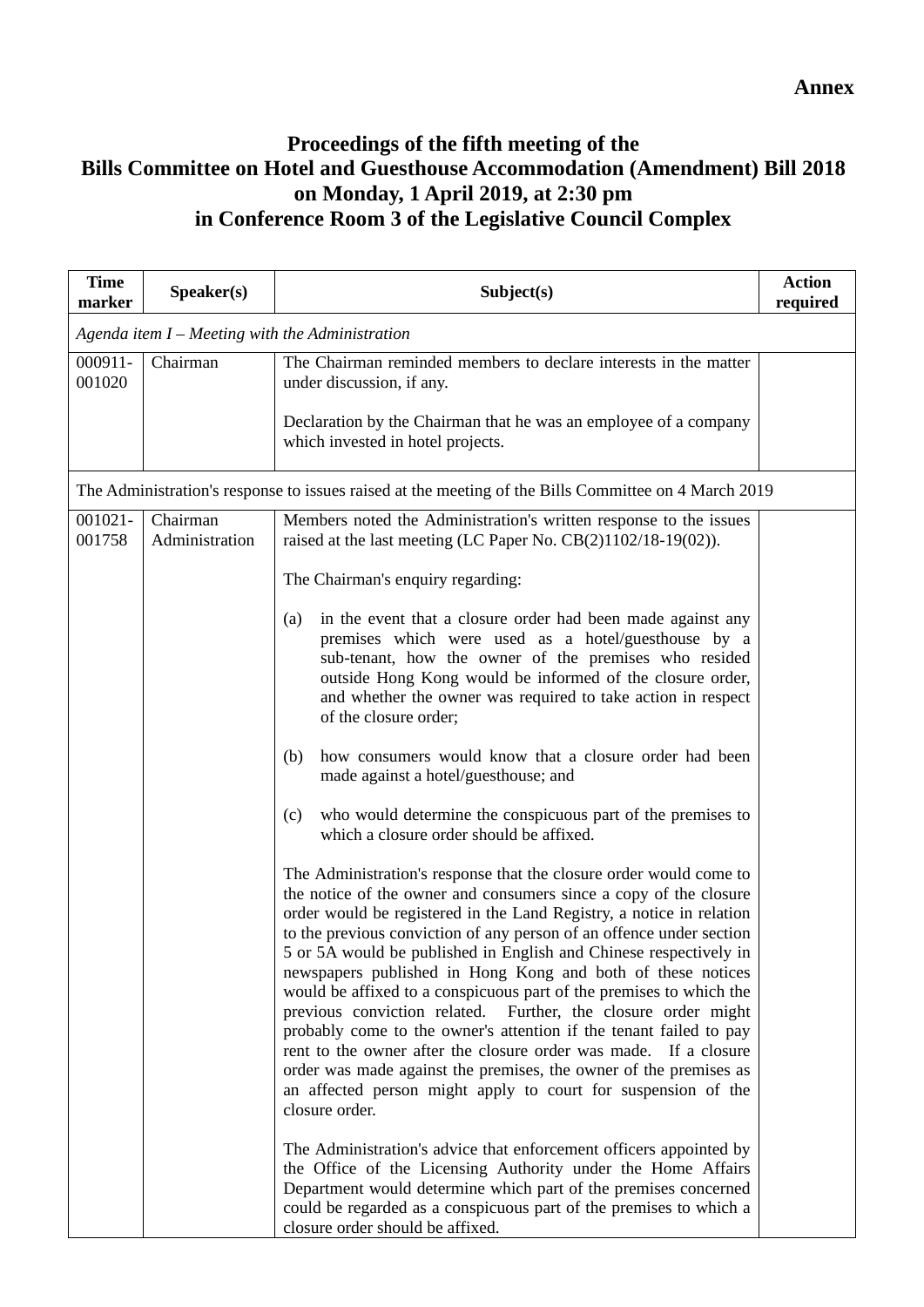| <b>Time</b><br>marker | Speaker(s)                                          | Subject(s)                                                                                                                                                                                                                                                                                                                                                                                                                                                                                                                                                                                                                            | <b>Action</b><br>required |
|-----------------------|-----------------------------------------------------|---------------------------------------------------------------------------------------------------------------------------------------------------------------------------------------------------------------------------------------------------------------------------------------------------------------------------------------------------------------------------------------------------------------------------------------------------------------------------------------------------------------------------------------------------------------------------------------------------------------------------------------|---------------------------|
|                       | Clause-by-clause examination                        |                                                                                                                                                                                                                                                                                                                                                                                                                                                                                                                                                                                                                                       |                           |
| 001759-<br>001840     | Chairman<br>Administration                          | Clause 27<br>Members raised no question.                                                                                                                                                                                                                                                                                                                                                                                                                                                                                                                                                                                              |                           |
|                       |                                                     |                                                                                                                                                                                                                                                                                                                                                                                                                                                                                                                                                                                                                                       |                           |
| 001841-<br>005214     | Chairman<br>Mr Tony TSE<br>Mr Alvin<br><b>YEUNG</b> | Clause 28<br>Proposed new section 23                                                                                                                                                                                                                                                                                                                                                                                                                                                                                                                                                                                                  |                           |
|                       | Administration                                      | Mr Tony TSE's concern and enquiry regarding:                                                                                                                                                                                                                                                                                                                                                                                                                                                                                                                                                                                          |                           |
|                       |                                                     | whether hotel/guesthouse operators were given sufficient time<br>(a)<br>to comply with the requirements for licence renewal before the<br>licence expired;                                                                                                                                                                                                                                                                                                                                                                                                                                                                            |                           |
|                       |                                                     | whether<br>Hotel<br>and<br>Guesthouse<br>(b)<br>the<br>Accommodation<br>(Amendment) Bill 2018 ("the Bill") had provided flexibility to<br>extend the application period for licence renewal (i.e. the<br>application must be made within the period beginning six<br>months before, and ending three months before, the end of the<br>validity period of the licence); and                                                                                                                                                                                                                                                            |                           |
|                       |                                                     | whether the Bill had provided flexibility in case the<br>(c)<br>Administration was unable to complete the processing of<br>renewal applications before the licences expired.                                                                                                                                                                                                                                                                                                                                                                                                                                                          |                           |
|                       |                                                     | The Administration's response that:                                                                                                                                                                                                                                                                                                                                                                                                                                                                                                                                                                                                   |                           |
|                       |                                                     | there would be a transitional period of 12 months during which<br>(a)<br>a licence holder might renew his licence (expiring during the<br>transitional period) once for not more than 12 months under<br>the existing licensing regime (instead of the new licensing<br>regime). Since the renewal was based on the existing licence<br>in relation to the premises which had already complied with<br>certain fundamental requirements imposed by the Hotel and<br>Guesthouse Accommodation Authority ("the Authority"), the<br>renewal procedure was relatively simple and the transitional<br>period of 12 months was appropriate; |                           |
|                       |                                                     | according to section $9(5)$ of the Hotel and Guesthouse<br>(b)<br>Accommodation Ordinance (Cap. 349) (the existing regime),<br>any licence in respect of which an application for renewal was<br>made not less than three months prior to the expiry of the<br>licence and which expired prior to the determination of such<br>application shall remain in effect until the determination by the<br>Authority of such application; and                                                                                                                                                                                                |                           |
|                       |                                                     | similar arrangement was made under the proposed new section<br>(c)<br>$12H(4)$ that if the application for renewal of a licence was<br>made within the period beginning six months before, and<br>ending three months before, the end of the validity period of<br>the licence and the application was pending as at the end of the<br>licence period, the licence remained in effect despite the end of<br>its licence period.                                                                                                                                                                                                       |                           |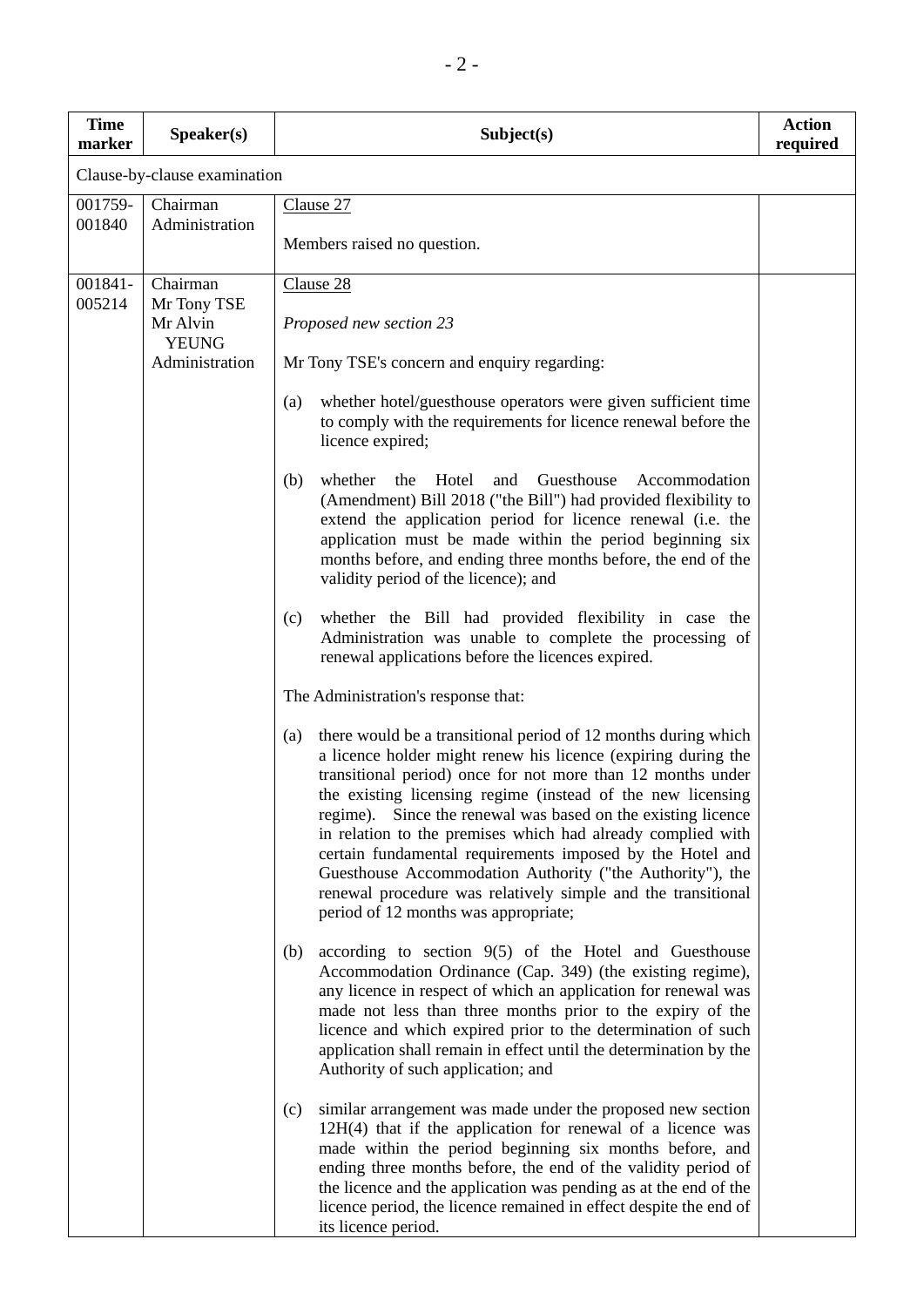| <b>Time</b><br>marker | Speaker(s) | Subject(s)                                                                                                                                                                                                                                                                                                                                                                                                                                                                                                                                                                                                                                                                                                                                                          | <b>Action</b><br>required            |
|-----------------------|------------|---------------------------------------------------------------------------------------------------------------------------------------------------------------------------------------------------------------------------------------------------------------------------------------------------------------------------------------------------------------------------------------------------------------------------------------------------------------------------------------------------------------------------------------------------------------------------------------------------------------------------------------------------------------------------------------------------------------------------------------------------------------------|--------------------------------------|
|                       |            | The Administration's response to Mr Alvin YEUNG's enquiry about<br>the average processing time of applications for licence renewal and<br>whether the Administration could complete the processing of<br>licence renewal applications within the 12-month transitional<br>period. At the Chairman's request, the Administration undertook<br>to provide information on:                                                                                                                                                                                                                                                                                                                                                                                             | Admin<br>(paragraph<br>$2(a)$ of the |
|                       |            | the average processing time of applications for licence<br>(a)<br>renewal for hotel/guesthouse licences; and                                                                                                                                                                                                                                                                                                                                                                                                                                                                                                                                                                                                                                                        | minutes.)                            |
|                       |            | the licence renewal arrangements for hotels and guesthouses.<br>(b)                                                                                                                                                                                                                                                                                                                                                                                                                                                                                                                                                                                                                                                                                                 |                                      |
|                       |            | The Chairman's enquiry about the criteria for issuing guesthouse<br>licences with various validity periods, which ranged from one year<br>to three years.                                                                                                                                                                                                                                                                                                                                                                                                                                                                                                                                                                                                           |                                      |
|                       |            | The Administration's response that:                                                                                                                                                                                                                                                                                                                                                                                                                                                                                                                                                                                                                                                                                                                                 |                                      |
|                       |            | (a) generally speaking the Authority would renew the licence for a<br>guesthouse with a validity period of three years if the licence<br>holder had good records of acting in full compliance of the<br>licence conditions as well as the enhanced requirements<br>imposed by the Authority, such as providing 24-hour manned<br>counters at the guesthouse and procuring a third party risks<br>insurance policy with a minimum limit of indemnity as<br>required by the Authority. If the licence holder did not<br>comply with all requirements and conditions, the Authority<br>might renew the licence with a validity period of less than<br>three years; and                                                                                                 |                                      |
|                       |            | in anticipation of the proposed land document consideration<br>(b)<br>requirement, if the Authority was aware that complaints had<br>been received against the licence holder that there was<br>violation of the terms and conditions of the Government lease<br>or the Deed of Mutual Covenant, the Authority might require<br>the licence holder to provide a certificate by a legal<br>practitioner (in response to such complaints) for its<br>consideration in relation to the licence renewal application.<br>If the licence holder could not provide the relevant certificate,<br>the Authority would renew the licence with a validity period of<br>one year only. These arrangements had been explained to the<br>trade which had noted such arrangements. |                                      |
|                       |            | Mr Tony TSE's view that all hotel/guesthouse licence holders<br>should, irrespective of the length of the validity period of the<br>licence, submit to the Authority a certificate from an authorized<br>person ("AP") certifying the matters specified in the proposed new<br>section $12I(3)$ on an annual basis.                                                                                                                                                                                                                                                                                                                                                                                                                                                 |                                      |
|                       |            | Mr TSE's enquiry and the Administration's response regarding:                                                                                                                                                                                                                                                                                                                                                                                                                                                                                                                                                                                                                                                                                                       |                                      |
|                       |            | the justifications for only requiring licence holders whose<br>(a)<br>licence had a validity period exceeding 36 months, but not all<br>licence holders, to submit to the Authority an AP's certificate<br>on an annual basis;                                                                                                                                                                                                                                                                                                                                                                                                                                                                                                                                      |                                      |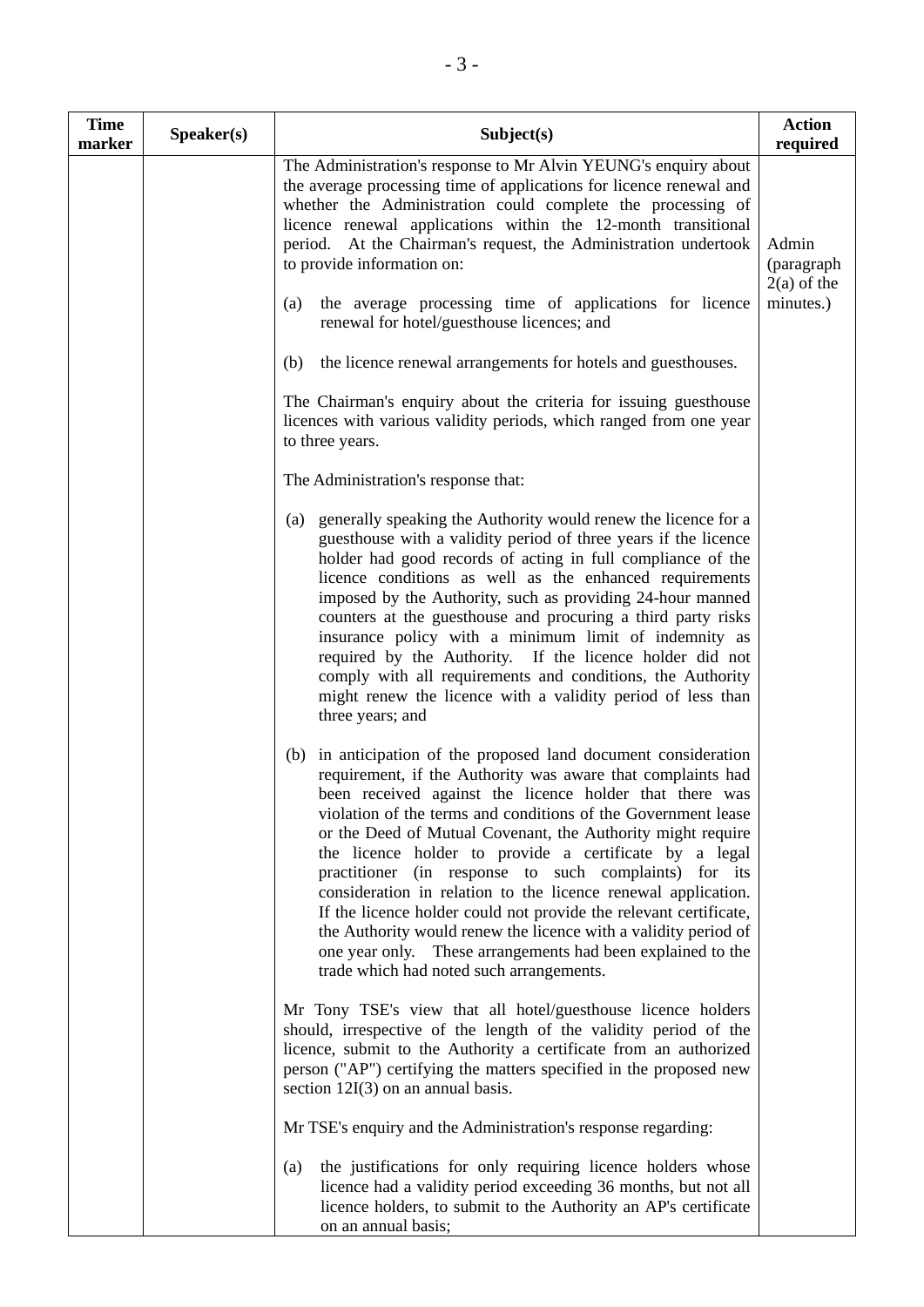| <b>Time</b><br>marker | Speaker(s)                                                                    | Subject(s)                                                                                                                                                                                                                                                                                                                                                                                                                                                                                                                                                                                                                                                                                                                                                                                                                                                                                                                                                                                                                                            | <b>Action</b><br>required                                     |
|-----------------------|-------------------------------------------------------------------------------|-------------------------------------------------------------------------------------------------------------------------------------------------------------------------------------------------------------------------------------------------------------------------------------------------------------------------------------------------------------------------------------------------------------------------------------------------------------------------------------------------------------------------------------------------------------------------------------------------------------------------------------------------------------------------------------------------------------------------------------------------------------------------------------------------------------------------------------------------------------------------------------------------------------------------------------------------------------------------------------------------------------------------------------------------------|---------------------------------------------------------------|
|                       |                                                                               | the justifications for issuing licences with validity period not<br>(b)<br>exceeding 84 months to hotels but only issuing licences with<br>validity period not exceeding 36 months to guesthouses; and<br>the reasons for not specifying in the Bill the different<br>(c)<br>maximum validity periods of licences for hotels and<br>guesthouses respectively.<br>At the Chairman's request, the Administration undertook to provide<br>a written response to items (a) to (c) above.<br>The Chairman's view that the Administration should make clear to<br>guesthouse operators the criteria for issuing licences with validity<br>period beyond 36 months.<br>The Administration's advice that it would:<br>set out in administrative guidelines the criteria for issuing<br>(a)<br>licences with validity period beyond 36 months; and<br>explain to hotel/guesthouse operators the arrangements for the<br>(b)<br>validity periods of licences and the justifications for not<br>requiring all licence holders to submit to the Authority an AP's | Admin<br>(paragraph<br>$2(b)$ to $(c)$<br>of the<br>minutes). |
|                       |                                                                               | certificate on an annual basis.                                                                                                                                                                                                                                                                                                                                                                                                                                                                                                                                                                                                                                                                                                                                                                                                                                                                                                                                                                                                                       |                                                               |
| 005215-<br>005329     | Chairman<br>Administration                                                    | Clauses 29 to 36<br>Members raised no question.                                                                                                                                                                                                                                                                                                                                                                                                                                                                                                                                                                                                                                                                                                                                                                                                                                                                                                                                                                                                       |                                                               |
| 005330-<br>005703     | Chairman<br><b>Assistant Legal</b><br>Adviser 5<br>("ALA5")<br>Administration | Clause 37<br>ALA5's observation that unlike the existing forms which were<br>prescribed by way of a schedule to the Hotel and Guesthouse<br>Accommodation (Appeal Board) Regulations (Cap. 349 sub. leg. A)<br>("Cap. 349A"), the proposed new regulation 16 empowered the<br>Convenor to specify a form to be used for the purposes of any<br>matter provided for under Cap. 349A such that the form would not<br>be prescribed in subsidiary legislation.<br>Regarding the Chairman's enquiry about the reasons why the forms<br>under Cap. 349A (as amended under Part 3 of the Bill) were not<br>prescribed in subsidiary legislation, the Administration's advice that<br>there might not be sufficient flexibility for updating and revising the<br>relevant forms from time to time if these forms were prescribed by<br>way of subsidiary legislation. These forms to be specified by the<br>Convenor would be published on the Administration's website to<br>maintain transparency.                                                         |                                                               |
| 005704-<br>005739     | Chairman<br>Administration                                                    | Clauses 38 to 42<br>Members raised no question.                                                                                                                                                                                                                                                                                                                                                                                                                                                                                                                                                                                                                                                                                                                                                                                                                                                                                                                                                                                                       |                                                               |